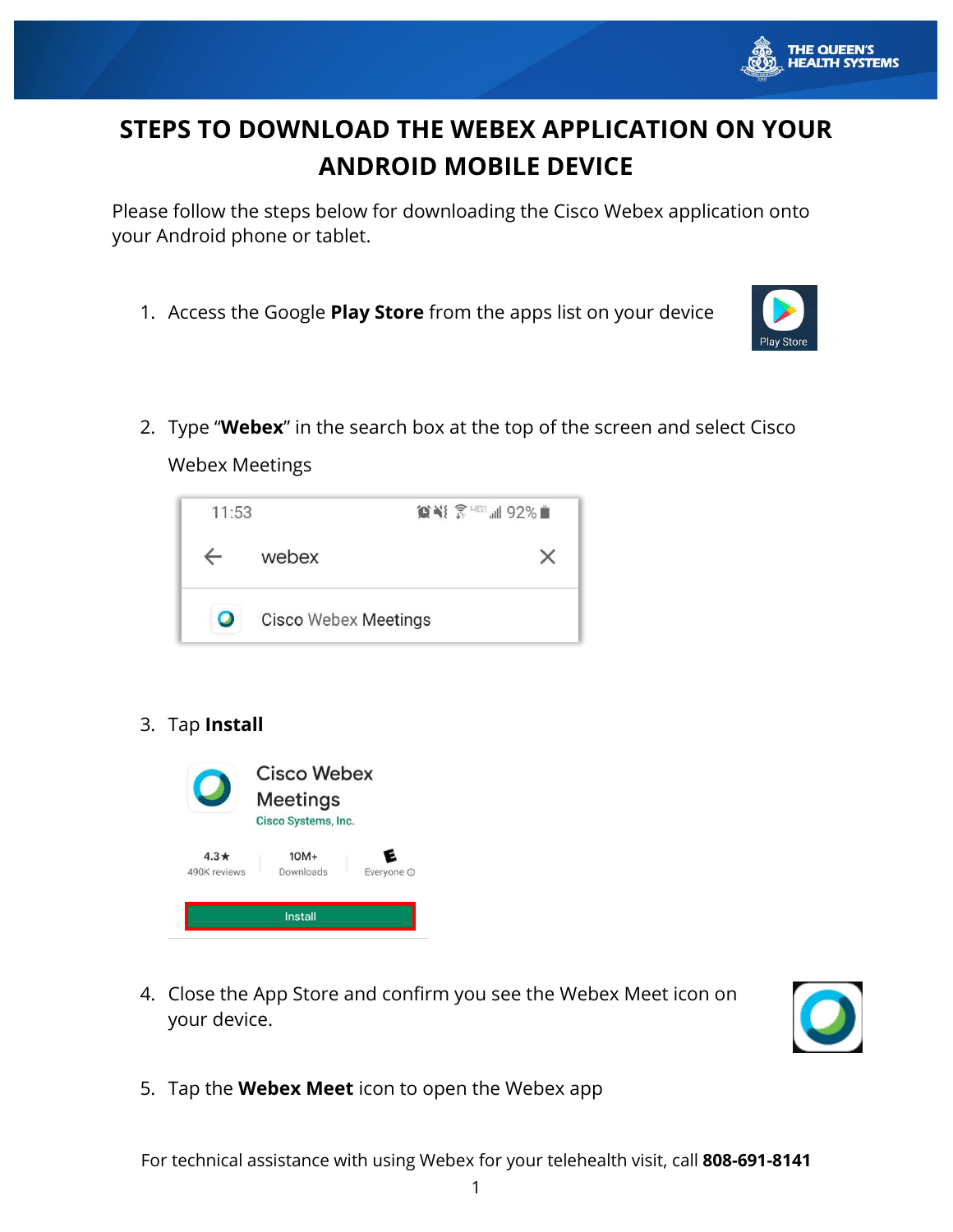

- Cisco Webex Meetings 6. **Accept** the terms of service I have reviewed and agree to the **Terms of Service and Privacy** Statement. DO NOT ACCEPT ACCEPT 7. Click **OK Webex Meetings** Webex Meetings would like to use your location to detect and connect to nearby video systems and to detect motion for switching to Audio Only Mode. Check the Webex mobile support community for more permission information. OK
	- 8. Five permission boxes will popup Click **Allow on 1-3**. Popup 4 and 5 you may choose whether you would like to allow or deny.



9. The Webex app is successfully installed for your appointment

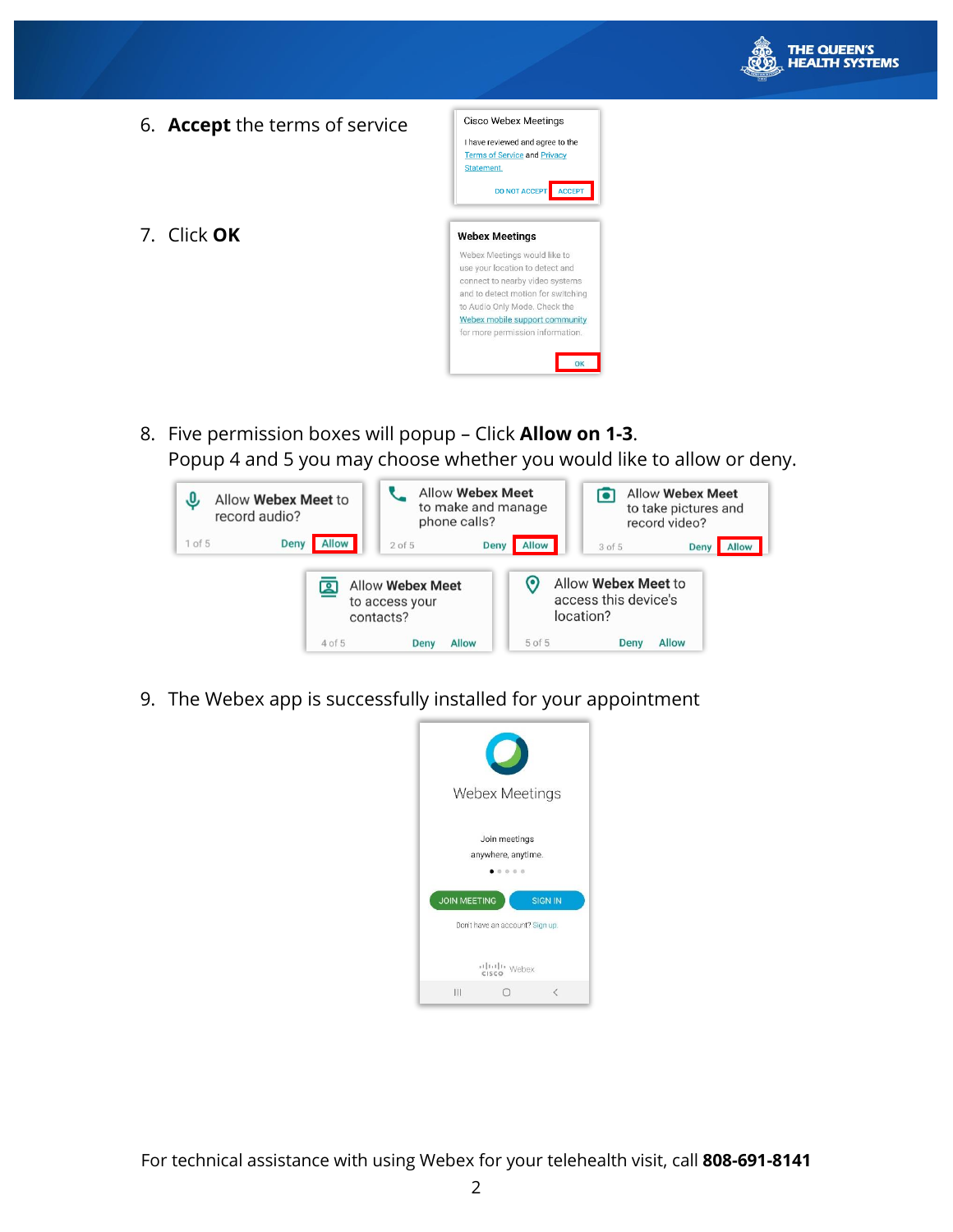

## **JOINING YOUR TELEHEALTH APPOINTMENT ON YOUR MOBILE DEVICE**

Your doctor's office will either send you an email or give you a meeting number to join the visit.

#### **EMAIL**

1. Open your email on the mobile device you'll be using for the visit and click the "**Join Meeting**" button from the email.

If you get a popup to choose an app to open with – choose Webex Meet: Open with

| Webex Meet | Chrome |  |
|------------|--------|--|
| Ш          |        |  |

| [EXTERNAL] Join me now in my<br>Personal Room                                          |  |  |  |
|----------------------------------------------------------------------------------------|--|--|--|
| Telemedicine Departmen 6:51 AM<br>TD<br>To You                                         |  |  |  |
| ahah.<br><b>cisco</b> Webex                                                            |  |  |  |
| Join me now in my Personal<br>Room.                                                    |  |  |  |
| Join meeting<br>Join by phone<br>Tep to dell in from a mobile device (attendees only). |  |  |  |

- 2. Enter your **name**, **email address** and click **OK.**
- 3. Click **Allow** to allow the app to use audio.
- 4. Click **Join.**







1 of 2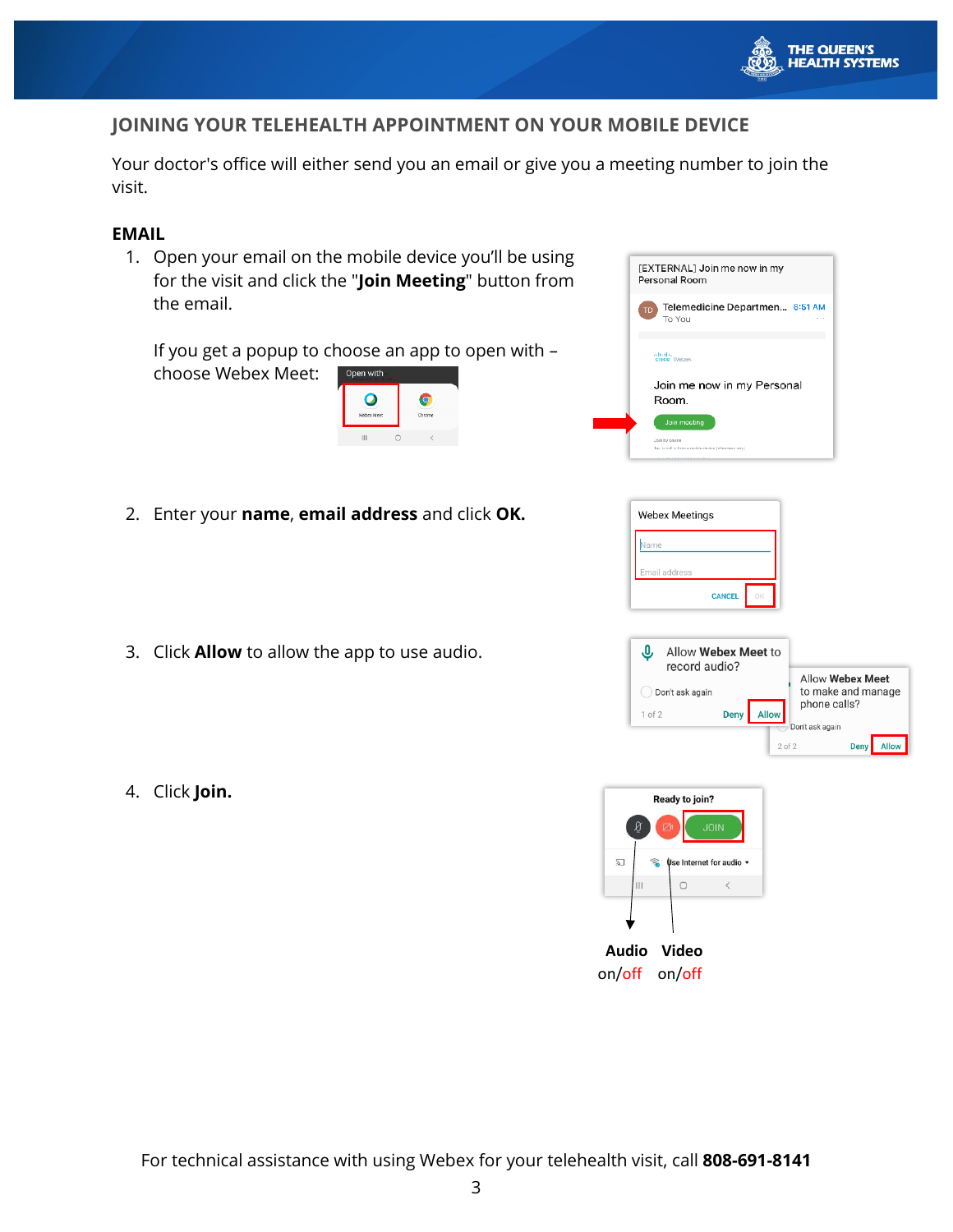

## **Meeting Number**

- 1. Open the Webex app on your mobile device.
- 2. Click **Join Meeting**.

- 3. Enter the **Meeting Number** provided by the doctor's office.
- 4. Enter your **name** and **email address**.
- 5. Click **Join**.

| <b>Webex Meetings</b>                                                    |
|--------------------------------------------------------------------------|
| Join meetings<br>anywhere, anytime.<br>0 0 0 0                           |
| <b>JOIN MEETING</b><br><b>SIGN IN</b><br>Don't have an account? Sign up. |
|                                                                          |

| Join Meeting                                                                                        | <b>JOIN</b> |
|-----------------------------------------------------------------------------------------------------|-------------|
| Meeting number or URL                                                                               |             |
| If you are invited to a Personal Room,<br>you can enter the URL.<br>company.webex.com/meet/username |             |
|                                                                                                     |             |
| Your name                                                                                           |             |